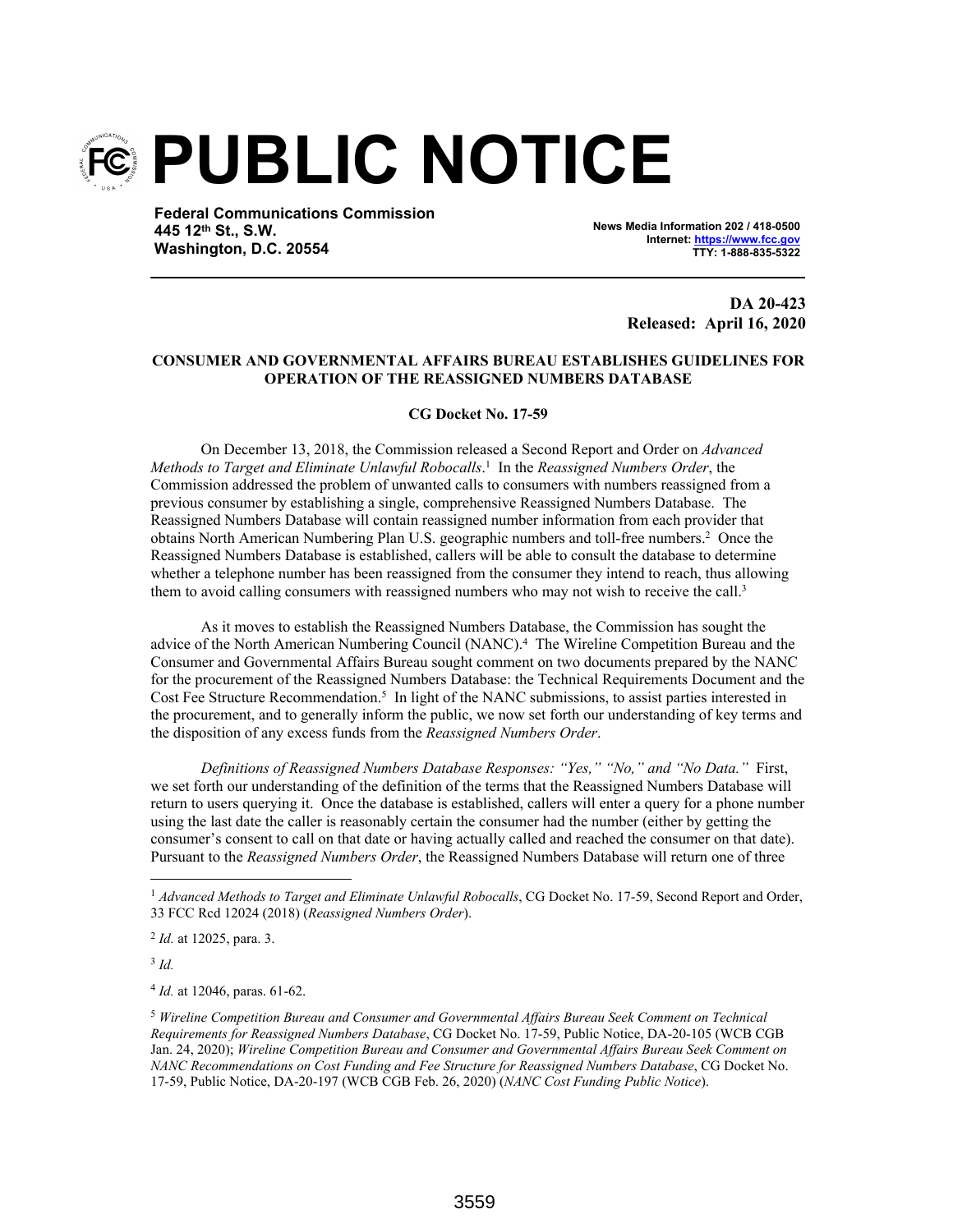responses to "explain whether the number has been reassigned (or more accurately, permanently disconnected) since the date provided": "yes," "no," or "no data."<sup>6</sup> Because the *Reassigned Numbers Order* does not explicitly define the circumstances under which the system will return each value, our understanding of the meaning of these terms is as follows:

- The Reassigned Numbers Database will return a value of "yes" if the queried number is contained in the database<sup>7</sup> and the date provided in the query is the same as or before the permanent disconnect date for that number in the Reassigned Numbers Database (i.e., the number has been permanently disconnected on or after the date that the caller enters into its query). Callers will not be eligible for the safe harbor described in section 64.1200(m) of the Commission's rules for calling any number for which the Reassigned Numbers Database returns a value of "yes."<sup>8</sup>
- The Reassigned Numbers Database will return a value of "no" if the queried number is in the database and the date the caller provides in its query is after the permanent disconnect date contained in the database, or if the number is not in the database and the date the caller provides is on or after the date all providers are required to report disconnected numbers to the Reassigned Numbers Database (i.e., the number has not been permanently disconnected after the date the caller enters into its query).<sup>9</sup> Callers may be eligible for the safe harbor described in section  $64.1200(m)$  of the Commission's rules for calling a number for which the Reassigned Numbers Database returns a value of "no."<sup>10</sup>
- The Reassigned Numbers Database will return a value of "no data" if the queried number and a permanent disconnect date are not contained in the database and the date provided in the query is before the date all providers are required to report disconnected numbers to the Reassigned Numbers Database (i.e., the database does not contain either the date or number data queried by the caller). Callers will not be eligible for the safe harbor described in section 64.1200(m) of the Commission's rules for calling any number for which the Reassigned Numbers Database returns a value of "no data."<sup>11</sup>

We find that these definitions give the database responses their common-sense meanings, where "yes" means the number has been disconnected subsequent to the caller having received prior express consent to call the number, "no" means the number has not been disconnected (and would have been in the database if it had been disconnected), and "no data" means the database does not contain the relevant data to determine whether the number has been disconnected during the time of the query. This approach also maximizes the usefulness of the Reassigned Numbers Database by providing callers with the greatest amount of actionable information, namely "yes" and "no" responses wherever it is possible to accurately provide those responses.

<sup>6</sup> *Reassigned Numbers Order*, 33 FCC Rcd at 12031, para. 19.

 $<sup>7</sup>$  The Reassigned Numbers Database will only contain numbers that have been permanently disconnected after</sup> providers are required to report such numbers to the database. Thus, it will not contain numbers permanently disconnected before that time, nor will it contain numbers that have not been permanently disconnected.

<sup>8</sup> *See* 47 CFR § 64.1200(m).

<sup>&</sup>lt;sup>9</sup> Small providers will have an additional six months to begin reporting data to the Reassigned Numbers Database; thus, the date by which all providers must report disconnected numbers to the Reassigned Numbers Database is the date by which small providers are required to report disconnected numbers to the Reassigned Numbers Database. *Reassigned Numbers Order*, 33 FCC Rcd at 12039-40, paras. 41-45.

<sup>10</sup> *See* 47 CFR § 64.1200(m).

 $^{11}$  *Id.*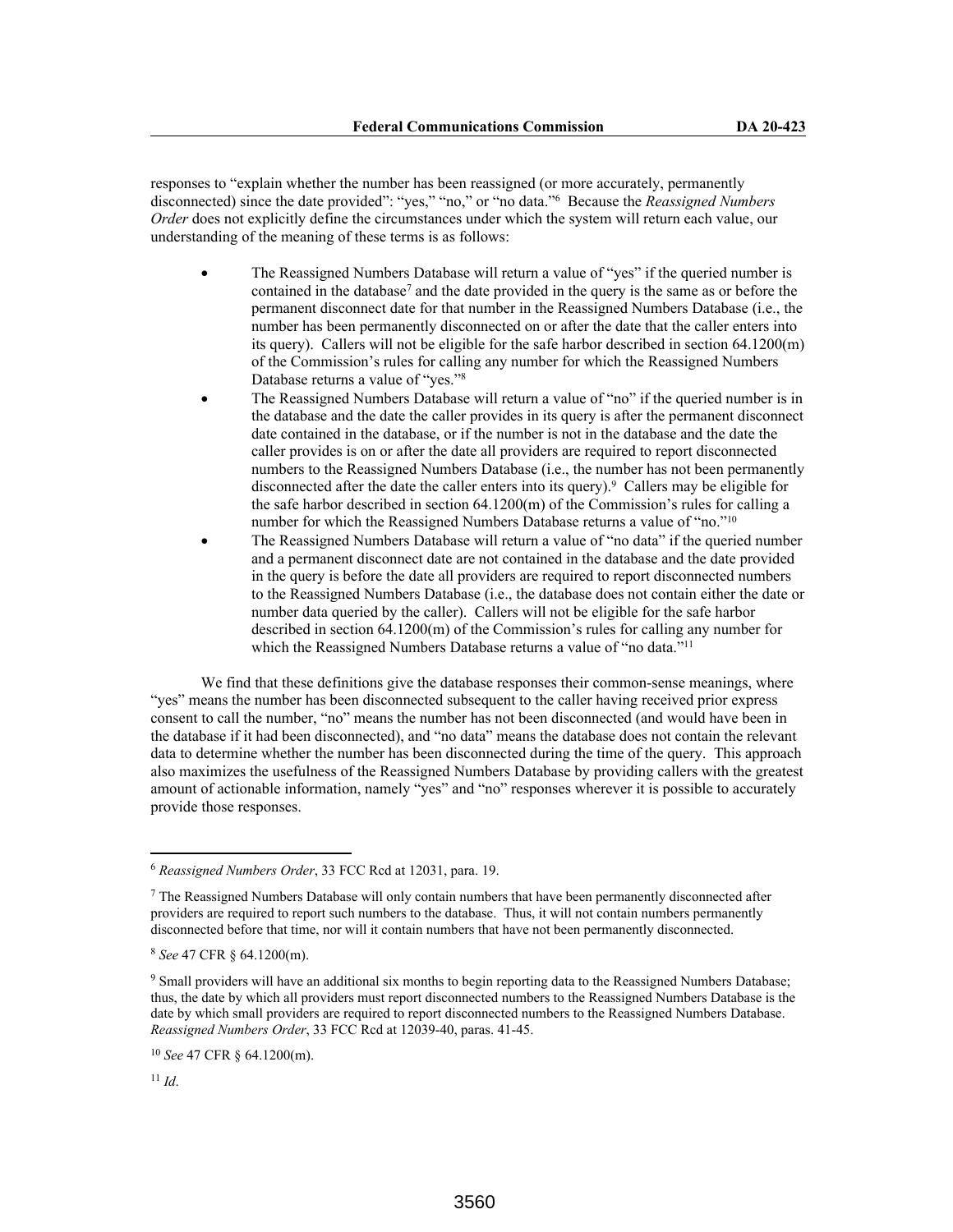*Definition of "Cost."* Next, we explain our understanding that "costs" for purposes of the Reassigned Numbers Database include a reasonable profit for the Reassigned Numbers Database Administrator (Administrator). The *Reassigned Numbers Order* states that the Administrator's "costs to operate the database following its establishment will be recovered through usage charges that the Administrator will collect from callers that choose to use the database," and that the Commission "will require the Administrator to set usage charges at a level designed to recover current operating costs and, over time, the database creation costs paid by providers."<sup>12</sup> Longstanding Commission precedent makes clear that in analogous situations the term "costs" generally includes a reasonable return on investment.<sup>13</sup> Accordingly, we find that having "costs" in the Reassigned Numbers Database proceeding include a reasonable profit for the Administrator best reflects the purpose of the *Reassigned Numbers Order*.

*Disposition of Excess Funds.* Finally, we set forth how the Administrator shall distribute excess funds collected if it collects more money from subscription fees than is needed to fund the Reassigned Numbers Database in a given year. The *Reassigned Numbers Order* states that the costs to establish the Reassigned Numbers Database and create the query functionality will be recovered from the Billing and Collection Agent, which will collect the funds from Service Providers.<sup>14</sup> The Administrator will recover its costs to operate the database through usage charges, or fees, that it will collect from callers that use the database.<sup>15</sup> The Administrator will attempt to collect enough money through Reassigned Numbers Database subscription fees to repay the Service Providers for the database creation costs and cover its own costs to operate the database.

If the Administrator collects more money from subscription fees than is needed in a given year,<sup>16</sup> we find that the purposes of the *Reassigned Numbers Order* are best served by the Administrator distributing the excess funds collected by taking steps in the following order:

- 1. If the database had a funding deficit in prior year(s), the Administrator will apply the excess funds to reduce or eliminate that deficit.
- 2. If any excess funds remain after step 1 and the Service Providers have not been paid in full for their funding of the database creation costs, the Administrator shall apply the excess funds to accelerate their repayment.

<sup>14</sup> *Reassigned Numbers Order*, 33 FCC Rcd at 12041, para. 47; *see also* 47 CFR § 64.1200(l)-(m).

<sup>12</sup> *Reassigned Numbers Order*, 33 FCC Rcd at 12040-41, paras. 46, 49.

<sup>13</sup> *See*, *e.g.*, *Rates for Interstate Inmate Calling Services*, WC Docket No. 12-375, Report and Order and Further Notice of Proposed Rulemaking, 28 FCC Rcd 14107, 14134, para. 53 (2013); *BellSouth Tel. Cos. Tariff FCC No. 4*, Order, 6 FCC Rcd 3686 (CCB 1991). Additionally, the current North American Numbering Plan Administrator (NANPA) contract has sufficient flexibility to allow its administrator to earn a profit if it operates efficiently. While the Report and Order establishing the NANPA does not specifically address whether "costs" may include a profit, the language in that Report and Order regarding costs is similar to the language in the *Reassigned Numbers Order*, and we have interpreted that Report and Order to allow the NANPA administrator the flexibility to realize a profit. *See Administration of the North American Numbering Plan*, CC Docket No. 92-237, Report and Order, 11 FCC Rcd 2588, 2623-30, paras. 85-102 (1995); *Reassigned Numbers Order*, 33 FCC Rcd at 12041, para. 47 (stating that the cost recovery mechanism for the Reassigned Numbers Database will be the same as that used to recover the NANPA's costs). Further, the *North American Numbering Council (NANC) Recommendations on Funding of the Creation Costs and Fee Structure for Users of the Reassigned Numbers Database* contemplate the Administrator making some profit. *See NANC Cost Funding Public Notice*, Attach. p. 5 (Feb. 13, 2020) (applying "costs" in a way that includes reasonable profit).

<sup>15</sup> *Reassigned Numbers Order*, 33 FCC Rcd at 12040, para 46.

<sup>&</sup>lt;sup>16</sup> The amount of money needed in a given year will be defined in the procurement documents, but generally refers to the amount needed to cover the costs of administering the database and appropriately repaying the database creation costs to the Service Providers.